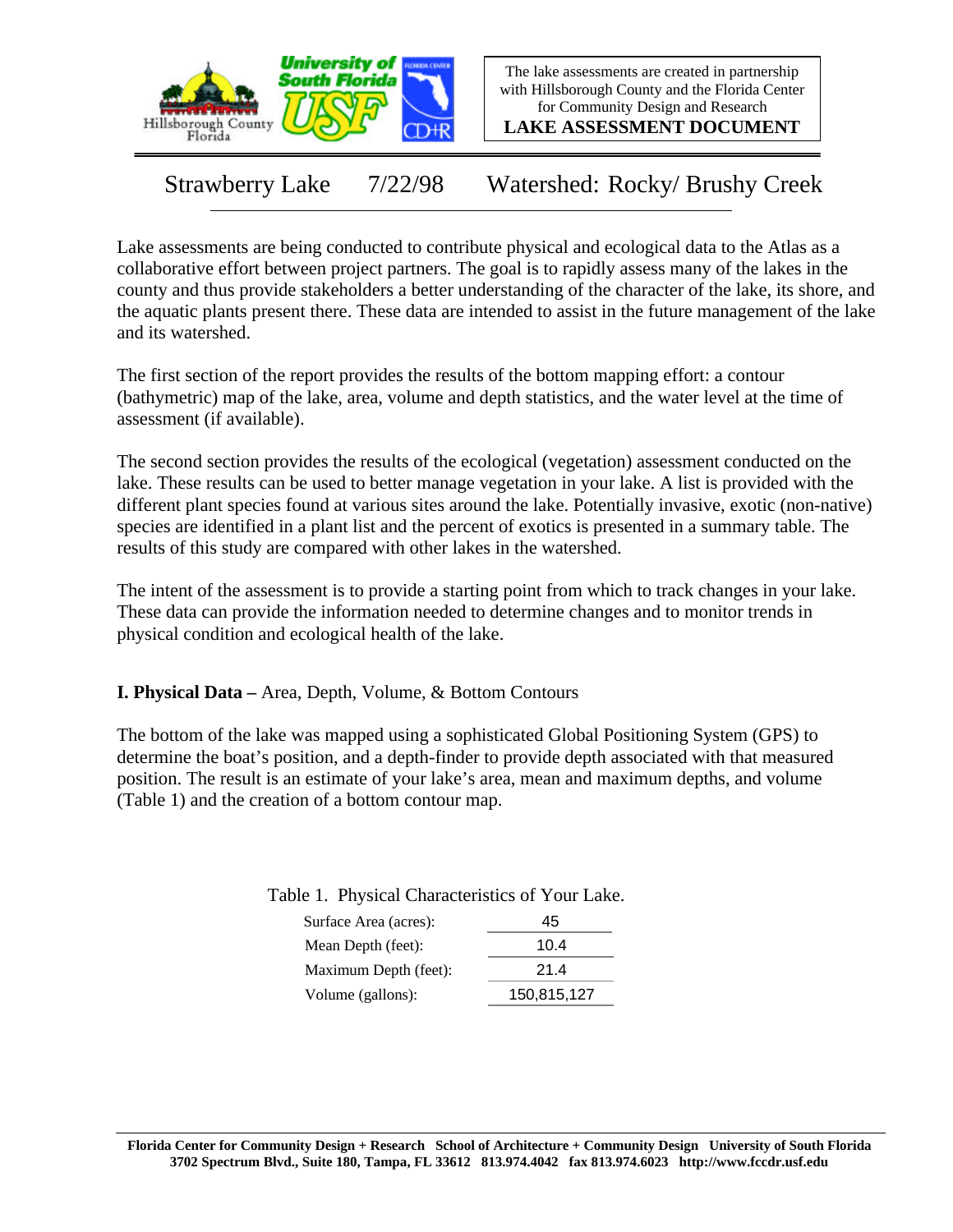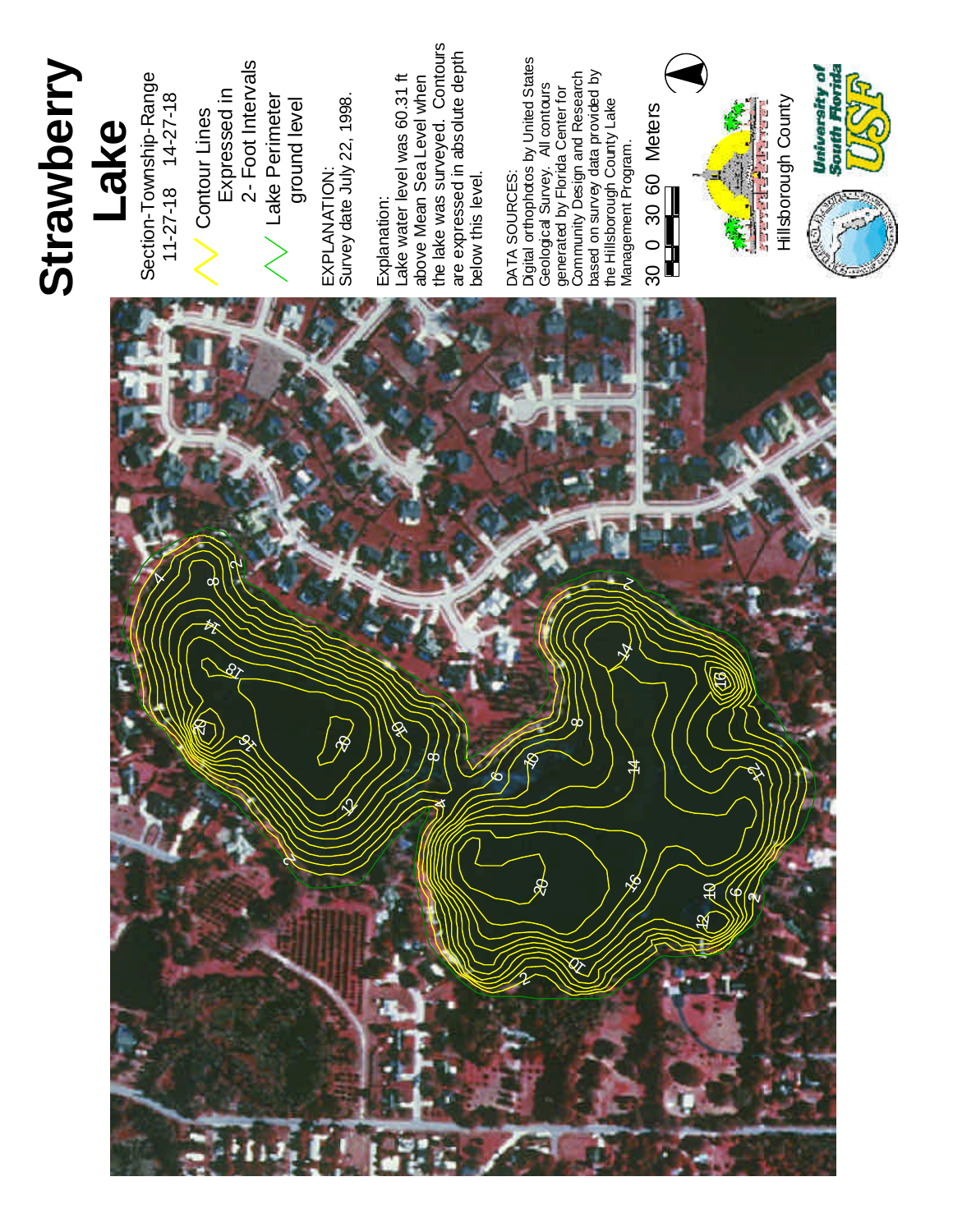

**LAKE ASSESSMENT DOCUMENT**

Strawberry Lake 7/22/98 Watershed: Rocky/ Brushy Creek

## **II. Ecological Data**

Aquatic Plant Survey

Approximately equispaced sites are haphazardly mapped around the lake and the aquatic plants at each site are surveyed. The total number of species from all sites is used to approximate the total diversity of aquatic plants and the percent of invasive-exotic plants on the lake and in the watershed (Table 2). Many of these plants are considered ecologically harmful, as they tend to out-compete native species. Such "nuisance" plants can also make boating and other recreational activities difficult or impossible. The common and scientific names of plant species found on your lake are listed in Table 3.

> Table 2. Comparison of species diversity between your lake and other assessed lakes located within your watershed.

|                        |     | Strawberry Lake Rocky/Brushy Creek<br>(Average) |
|------------------------|-----|-------------------------------------------------|
| Number of Taxa:        | 43  | 35                                              |
| Percent Exotic Plants: | 21% | 18%                                             |

Table 3. Botanical and common names of the most commonly found plants on your lake. Percent frequency (of occurence), habit (location where found), status (native or exotic), and EPPC status are provided.

| Common Name                            | are provided.<br><b>Plant Species</b> | Frequency | Habit     | <b>Status</b> | <b>EPPC</b> |
|----------------------------------------|---------------------------------------|-----------|-----------|---------------|-------------|
| Cypress                                | Taxodium spp.                         | 100%      | Emergent  | Native        | <b>NL</b>   |
| Pickerel Weed                          | Pontederia cordata                    | 90%       | Emergent  | Native        | NL          |
| <b>Torpedo Grass</b>                   | Panicum repens                        | 80%       | Emergent  | Exotic        |             |
| <b>Water Purslane</b>                  | Didiplis diandra                      | 70%       | Submersed | Unknown       | NL.         |
| Manyflower Marshpennywort, Water Penny | Hydrocotyl umbellata                  | 70%       | Emergent  | Native        | NL.         |
| Water Primroses, Primrosewillow        | Ludwigia spp.                         | 70%       | Emergent  | Unknown       | NL.         |
| Manatee Mudflower, Baby's Tears        | Micranthemum glomeratum               | 70%       | Submersed | <b>Native</b> | <b>NL</b>   |
| Cattails                               | Typha spp.                            | 60%       | Emergent  | Native        | NL.         |
| Southern Red Maple                     | Acer rubrum var. trilobum             | 50%       | Emergent  | Native        | NL.         |
| Baldwin's Spikerush, Roadgrass         | Eleocharis baldwinii                  | 50%       | Submersed | Native        | NL.         |
| Redbay                                 | Persea borbonia                       | 50%       | Emergent  | Native        | NL.         |
| Swamp Fern                             | Blechnum serrulatum                   | 40%       | Emergent  | Native        | <b>NL</b>   |
| <b>Alligator Weed</b>                  | Alternanthera philoxeroides           | 30%       | Emergent  | Exotic        | Ш           |
| Dayflower                              | Commelina spp.                        | 30%       | Emergent  | Exotic        | NL.         |
| Sedge                                  | Cyperus spp.                          | 30%       | Emergent  | Unknown       | NL.         |
| Rush Fuirena                           | Fuirena spp.                          | 30%       | Emergent  | Native        | <b>NL</b>   |

Florida Center for Community Design + Research School of Architecture + Community Design University of South Florida 3702 Spectrum Blvd., Suite 180, Tampa, FL 33612 813.974.4042 fax 813.974.6023 http://www.fccdr.usf.edu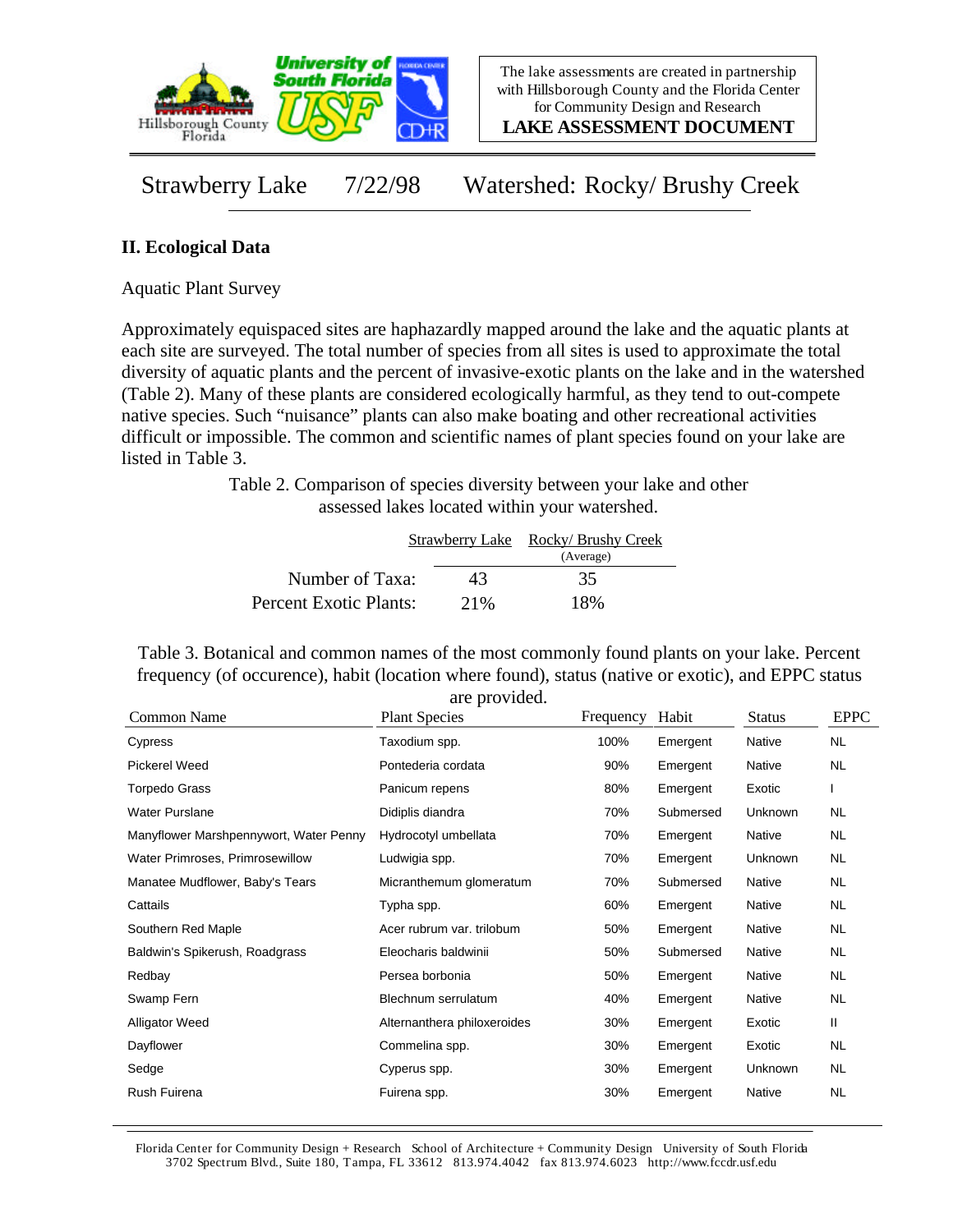## Strawberry Lake 7/22/98 Watershed: Rocky/ Brushy Creek

| Creeping Primrosewillow, Red Ludwigia     | Ludwigia repens           | 30% | Emergent  | Native        | <b>NL</b>    |
|-------------------------------------------|---------------------------|-----|-----------|---------------|--------------|
| <b>Climbing Hempvine</b>                  | Mikania scandens          | 30% | Emergent  | Native        | <b>NL</b>    |
| <b>Water Oak</b>                          | Quercus nigra             | 30% | Emergent  | Native        | <b>NL</b>    |
| Common Buttonbush                         | Cephalanthus occidentalis | 20% | Emergent  | Native        | <b>NL</b>    |
| Muskgrass                                 | Chara spp.                | 20% | Submersed | Native        | <b>NL</b>    |
| False Daisy, Yerba De Tajo                | Eclipta alba (prostrata)  | 20% | Emergent  | Native        | <b>NL</b>    |
| Punk Tree, Melaleuca                      | Melaleuca quinquenervia   | 20% | Emergent  | Exotic        | L            |
| Wax Myrtle                                | Myrica cerifera           | 20% | Emergent  | Native        | <b>NL</b>    |
| Southern Waternymph                       | Najas guadelupensis       | 20% | Submersed | Native        | <b>NL</b>    |
| American White Water Lily, Fragrant Water | Nymphaea odorata          | 20% | Floating  | Native        | <b>NL</b>    |
| Caesar's-weed                             | Urena lobata              | 20% | Emergent  | Exotic        | Ш            |
| Algal Mats, Floating                      | Algal spp.                | 10% | Floating  | Unknown       | Unknow       |
| Lemon Bacopa                              | Bacopa caroliniana        | 10% | Submersed | Native        | <b>NL</b>    |
| Asian Pennywort, Coinwort, Spadeleaf      | Centella asiatica         | 10% | Emergent  | Native        | <b>NL</b>    |
| Wild Taro, Dasheen, Coco Yam              | Colocasia esculenta       | 10% | Emergent  | Exotic        | $\mathbf{I}$ |
| Hydrilla, waterthyme                      | Hydrilla verticillata     | 10% | Submersed | Exotic        |              |
| Dahoon Holly                              | Ilex cassine              | 10% | Emergent  | <b>Native</b> | <b>NL</b>    |
| Shade Mudflower, Baby's Tears             | Micranthemum umbrosum     | 10% | Submersed | <b>Native</b> | <b>NL</b>    |
| Royal Fern                                | Osmunda regalis           | 10% | Emergent  | <b>Native</b> | <b>NL</b>    |
| Maidencane                                | Panicum hemitomon         | 10% | Emergent  | Native        | <b>NL</b>    |
| Smartweed, Knotweed                       | Polygonum spp.            | 10% | Emergent  | <b>Native</b> | <b>NL</b>    |
| Laurel Oak; Diamond Oak                   | Quercus laurifolia        | 10% | Emergent  | Native        | <b>NL</b>    |
| <b>Horned Beak Rush</b>                   | Rhynchospora cornulata    | 10% | Emergent  | Native        | <b>NL</b>    |
| Willow                                    | Salix spp.                | 10% | Emergent  | <b>Native</b> | <b>NL</b>    |
| Water Spangles, Water Fern                | Salvinia minima           | 10% | Floating  | Native        | <b>NL</b>    |
| Popcorn Tree, Chinese Tallow Tree         | Sapium sebiferum          | 10% | Emergent  | Exotic        |              |
| <b>Brazilian Pepper</b>                   | Schinus terebinthifolius  | 10% | Emergent  | Exotic        | I.           |
|                                           |                           |     |           |               |              |